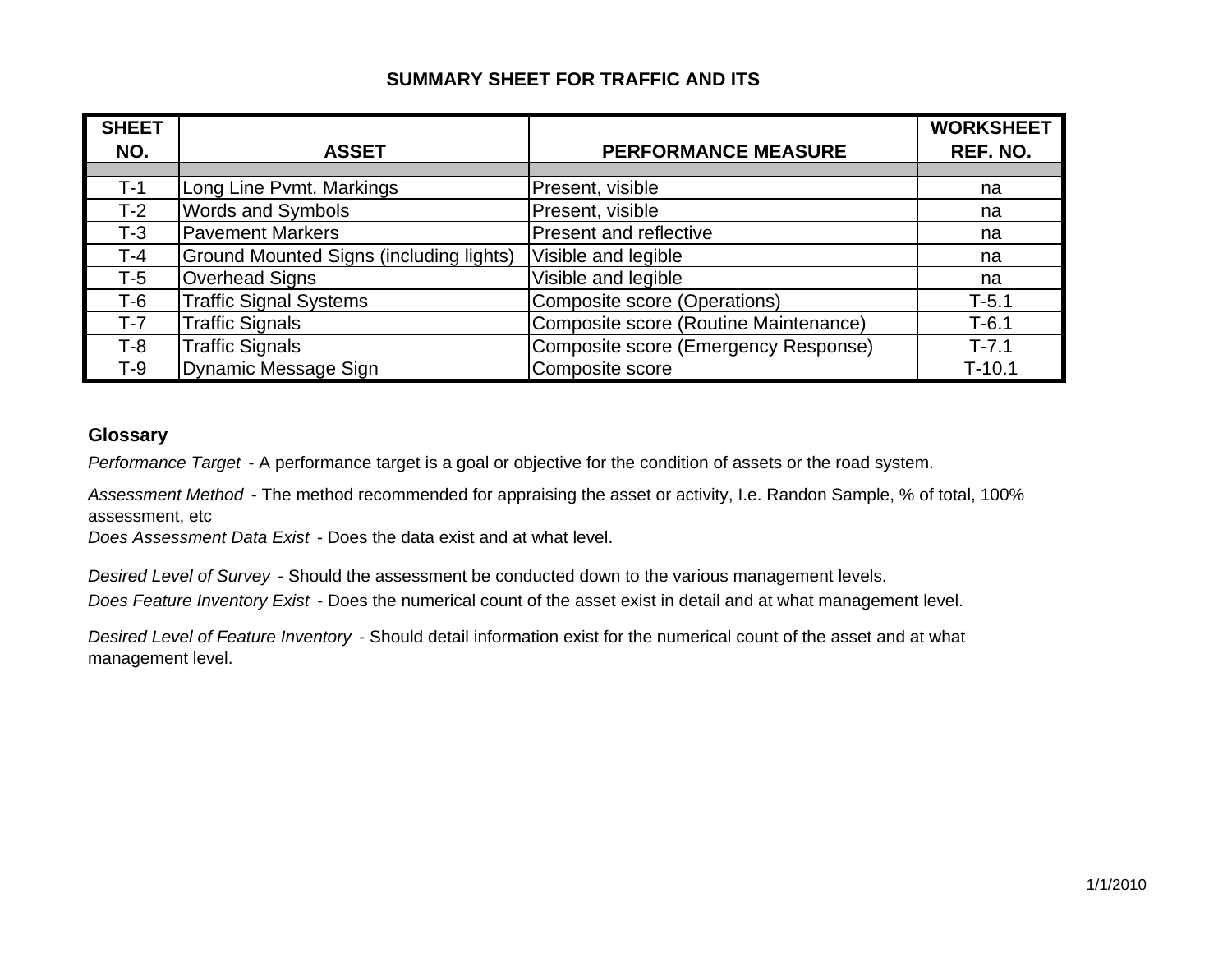| Element:              |  | Traffic & ITS                                                             |  |  |  |
|-----------------------|--|---------------------------------------------------------------------------|--|--|--|
| Asset:                |  | Long Line Pavement Markings                                               |  |  |  |
| Activities:           |  | Present, visible and reflective                                           |  |  |  |
| Condition Indicator:  |  | Present & visible                                                         |  |  |  |
| Performance Measure:  |  | Percent of linear feet (LF) in segment that meets the condition indicator |  |  |  |
| Work Plan Focus Area: |  | <b>Transportation Safety</b>                                              |  |  |  |

| <b>LOS Category</b> | <b>LOS Description</b>                                 |
|---------------------|--------------------------------------------------------|
| А                   | Greater than 90% of LF of markings meets the condition |
|                     | indicator                                              |
| в                   | Between 85% and 90% of LF of markings meets the        |
|                     | condition indicator                                    |
| C                   | Between 80% and 84% of LF of markings meets the        |
|                     | condition indicator                                    |
|                     | Between 75% and 79% of LF of markings meets the        |
|                     | condition indicator                                    |
| F                   | Less than 75% of LF of markings meets the condition    |
|                     | indicator                                              |

|                                    | Statewide Regional |            | Subregional Division |           | County     |
|------------------------------------|--------------------|------------|----------------------|-----------|------------|
| Performance Target                 |                    |            |                      |           |            |
| <b>Assessment Method</b>           | <b>MCA</b>         | <b>MCA</b> | <b>MCA</b>           |           |            |
| Does Assessment Data exist         | YES/NO*            | YES/NO*    | YES/NO*              | YES/NO*   | YES/NO*    |
| Desired level of survey            | Bi-Ann             | Bi-Ann     | Bi-Ann               | YES.      | <b>YES</b> |
| Does Feature Inventory exist       | NO.                | <b>NO</b>  | <b>NO</b>            | <b>NO</b> | <b>NO</b>  |
| Desired level of Feature Inventory | NO.                | <b>NO</b>  | <b>NO</b>            | <b>NA</b> | <b>NA</b>  |

MCA= Maintenance Condition Assessment

YES/NO\* = Data exists for present and visible via Maintenance Condition Assessment (MCA) in a daytime review; however, data for NS for reflectivity does not exist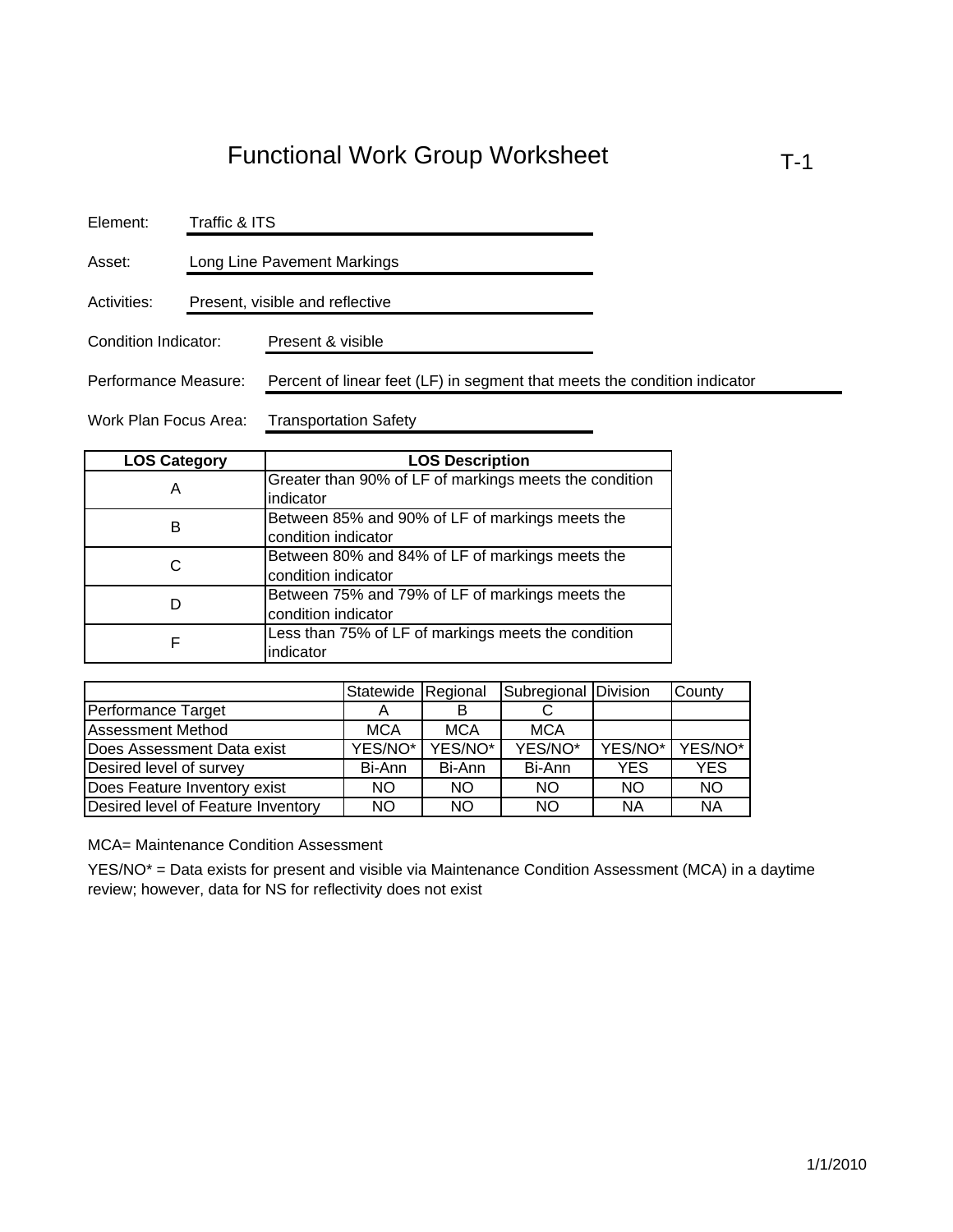| Element:             | Traffic & ITS     |                                                                           |  |  |
|----------------------|-------------------|---------------------------------------------------------------------------|--|--|
| Asset:               | Words and Symbols |                                                                           |  |  |
| Activities:          | Present & visible |                                                                           |  |  |
| Condition Indicator: |                   | Present & visible                                                         |  |  |
| Performance Measure: |                   | Percent of words or symbols in segment that meets the condition indicator |  |  |

Work Plan Focus Area: Transportation Safety

| <b>LOS Category</b> | <b>LOS Description</b>                            |
|---------------------|---------------------------------------------------|
| Α                   | Greater than 90% meets the condition indicator    |
| в                   | Between 85% and 90% meets the condition indicator |
|                     | Between 80% and 84% meets the condition indicator |
|                     | Between 75% and 79% meets the condition indicator |
| F                   | Less than 75% meets the condition indicator       |

|                                    | Statewide Regional |            | Subregional Division |           | County     |
|------------------------------------|--------------------|------------|----------------------|-----------|------------|
| Performance Target                 |                    |            |                      |           |            |
| <b>Assessment Method</b>           | <b>MCA</b>         | <b>MCA</b> | <b>MCA</b>           |           |            |
| Does Assessment Data exist         | YES/NO*            | YES/NO*    | YES/NO*              | YES/NO*   | YES/NO*    |
| Desired level of survey            | Bi-Ann             | Bi-Ann     | Bi-Ann               | YES       | <b>YES</b> |
| Does Feature Inventory exist       | NO.                | <b>NO</b>  | <b>NO</b>            | NO.       | <b>NO</b>  |
| Desired level of Feature Inventory | NO.                | <b>NO</b>  | <b>NO</b>            | <b>NA</b> | <b>NA</b>  |

MCA= Maintenance Condition Assessment

YES/NO\* = Data exists for present and visible via Maintenance Condition Assessment (MCA) in a daytime review; however, data for NS for reflectivity does not exist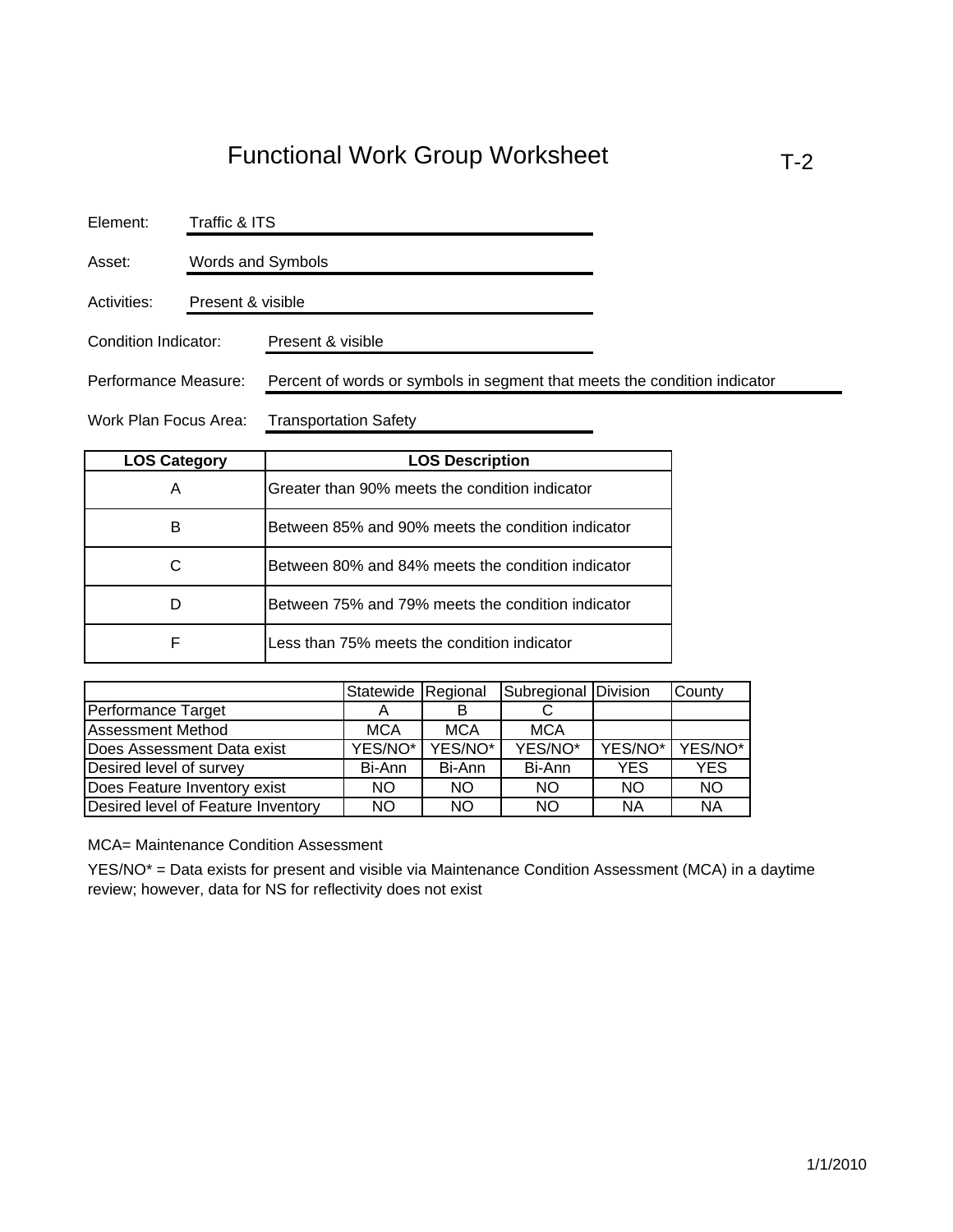| Element:              | Traffic & ITS           |                                                       |  |
|-----------------------|-------------------------|-------------------------------------------------------|--|
| Asset:                | <b>Pavement Markers</b> |                                                       |  |
| Activities:           | Present & visible       |                                                       |  |
| Condition Indicator:  |                         | No more than two markers in a row missing             |  |
| Performance Measure:  |                         | Percent of sections that meet the condition indicator |  |
| Work Plan Focus Area: |                         | <b>Transportation Safety</b>                          |  |

| <b>LOS Category</b> | <b>LOS Description</b>                                             |
|---------------------|--------------------------------------------------------------------|
| Α                   | Greater than 90% of LF of markers meets the condition indicator    |
| в                   | Between 85% and 90% of LF of markers meets the condition indicator |
| C                   | Between 80% and 84% of LF of markers meets the condition indicator |
|                     | Between 75% and 79% of LF of markers meets the condition indicator |
| F                   | Less than 75% of LF of markers meets the condition indicator       |

|                                    | Statewide Regional |            | Subregional Division |           | County    |
|------------------------------------|--------------------|------------|----------------------|-----------|-----------|
| Performance Target                 |                    |            | ΝA                   | <b>NA</b> | <b>NA</b> |
| <b>Assessment Method</b>           | <b>MCA</b>         | <b>MCA</b> |                      |           |           |
| Does Assessment Data exist         | YES/NO*            | YES/NO*    |                      | YES/NO*   | YES/NO*   |
| Desired level of survey            | Bi-Ann             | Bi-Ann     |                      |           |           |
| Does Feature Inventory exist       | NO.                | <b>NO</b>  |                      | <b>NO</b> | <b>NO</b> |
| Desired level of Feature Inventory | YES.               | <b>YES</b> |                      | <b>NA</b> | <b>NA</b> |

MCA= Maintenance Condition Assessment

YES/NO\* = Data exists for present via Maintenance Condition Assessment (MCA) in a daytime review; however, data for NS for reflectivity does not exist

Warrant = 4000 ADT

Do not include roads that warrant but do not have in assessment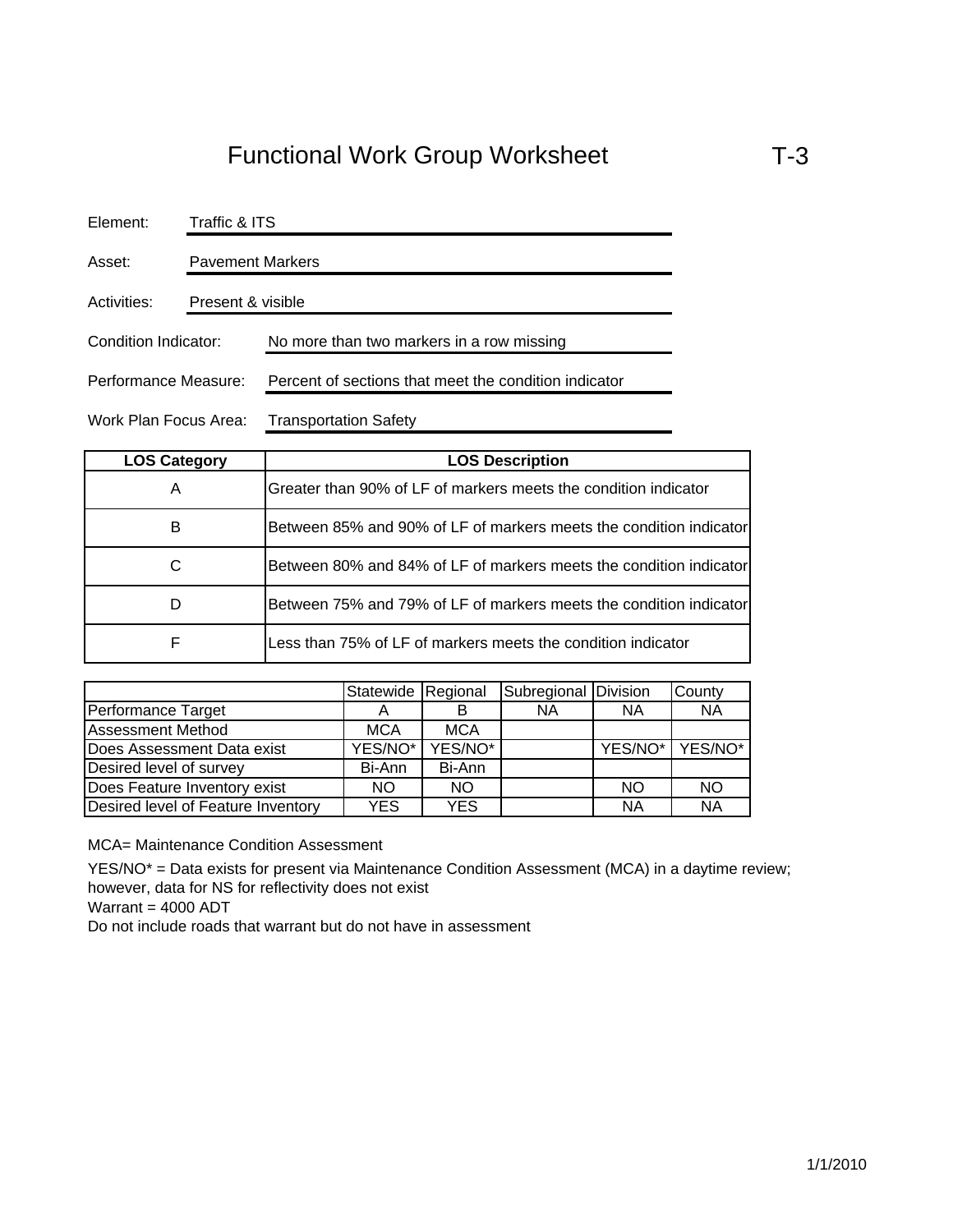| Element:              | Traffic & ITS               |                                                    |  |  |
|-----------------------|-----------------------------|----------------------------------------------------|--|--|
| Asset:                | <b>Ground Mounted Signs</b> |                                                    |  |  |
| Activities:           | Visible and Legible         |                                                    |  |  |
| Condition Indicator:  |                             | Present, visible, legible and reflective at night  |  |  |
| Performance Measure:  |                             | Percent of signs that meet the condition indicator |  |  |
| Work Plan Focus Area: |                             | Mobility                                           |  |  |

| <b>LOS Category</b> | <b>LOS Description</b>                            |
|---------------------|---------------------------------------------------|
| A                   | Greater than 90% meets the condition indicator    |
| В                   | Between 85% and 90% meets the condition indicator |
| C                   | Between 80% and 84% meets the condition indicator |
| D                   | Between 75% and 79% meets the condition indicator |
| F                   | Less than 75% meets the condition indicator       |

|                                    | Statewide | Regional | Subregional | Division   | County     |
|------------------------------------|-----------|----------|-------------|------------|------------|
| Performance Target                 |           |          |             | ΝA         | <b>NA</b>  |
| <b>Assessment Method</b>           | <b>NS</b> | ΝS       | ΝS          | NS         | <b>NS</b>  |
| Does Assessment Data exist         | YES       | YES      | <b>YES</b>  | Some       | Some       |
| Desired level of survey            | Annual    | Bi-Ann   | Tri-Ann     | <b>YES</b> | <b>YES</b> |
| Does Feature Inventory exist       | NO        | NΟ       | NO.         | NΟ         | <b>NO</b>  |
| Desired level of Feature Inventory | NO        | ΝO       | NΟ          | <b>NA</b>  | <b>NA</b>  |

R&W = Regulatory & Warning

 $G =$  Guide

NS = Nighttime Survey

YES\* = Large freeway type signs, ie those with significant replacement costs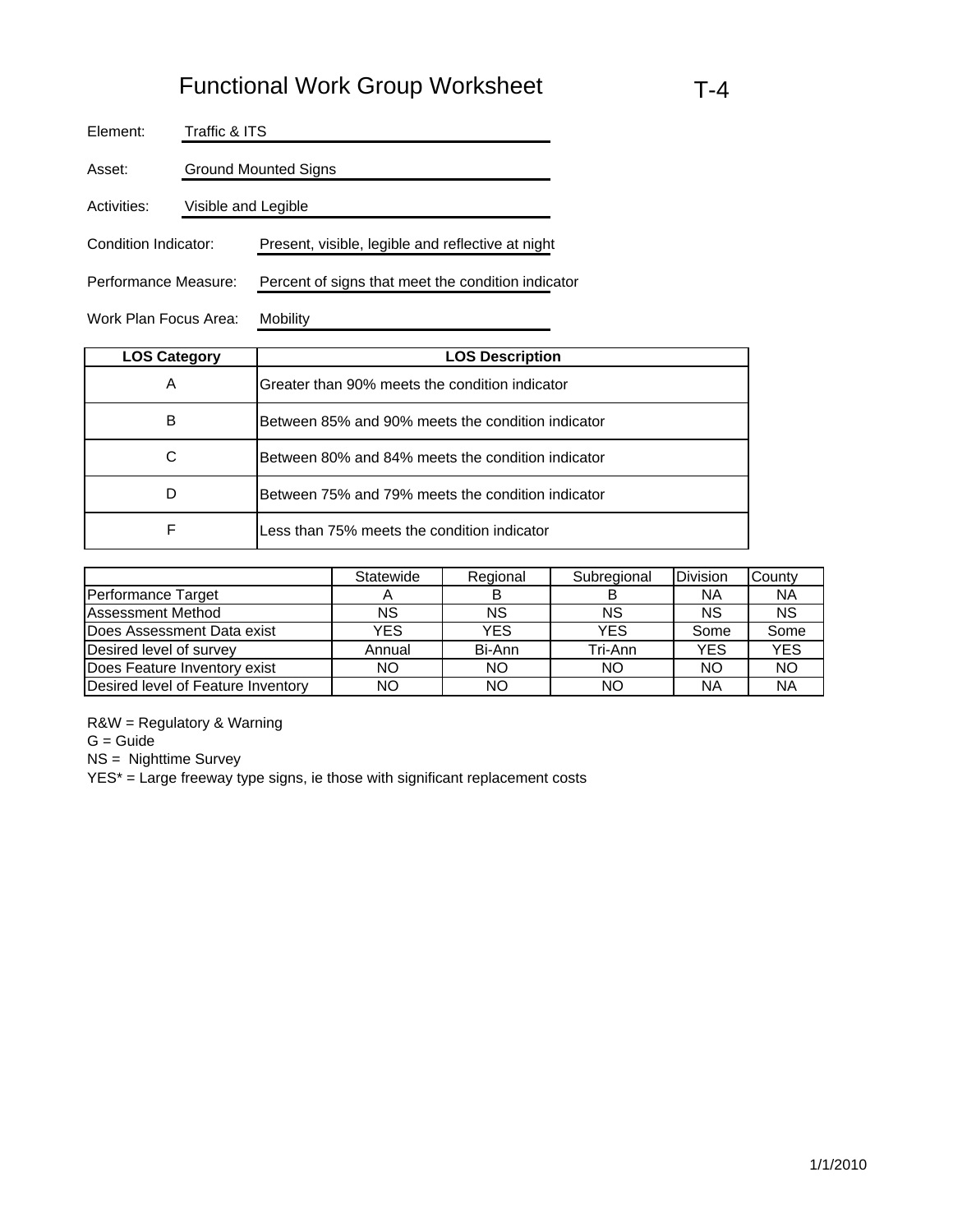| Element:              |                     | Traffic & ITS                                      |  |  |  |  |  |  |
|-----------------------|---------------------|----------------------------------------------------|--|--|--|--|--|--|
| Asset:                |                     | Overhead Signs                                     |  |  |  |  |  |  |
| Activities:           | Visible and Legible |                                                    |  |  |  |  |  |  |
| Condition Indicator:  |                     | Present, visible, legible and reflective at night  |  |  |  |  |  |  |
| Performance Measure:  |                     | Percent of signs that meet the condition indicator |  |  |  |  |  |  |
| Work Plan Focus Area: |                     | Mobility                                           |  |  |  |  |  |  |

| <b>LOS Category</b> | <b>LOS Description</b>                                    |
|---------------------|-----------------------------------------------------------|
| A                   | Equal to or greater than 92% meet the condition indicator |
| в                   | Between 91% and 85% meet the condition indicator          |
| C                   | Between 84% and 77% meet the condition indicator          |
| D                   | Between 76% and 70% meet the condition indicator          |
| F                   | Less than 70% meet the condition indicator                |

|                                    | Statewide | Regional  | Subregional | <b>Division</b> | County     |
|------------------------------------|-----------|-----------|-------------|-----------------|------------|
| Performance Target                 |           | В         |             | ΝA              | <b>NA</b>  |
| <b>Assessment Method</b>           | NS        | <b>NS</b> | ΝS          | ΝS              | <b>NS</b>  |
| Does Assessment Data exist         | YES       | YES       | <b>YES</b>  | Some            | Some       |
| Desired level of survey            | Annual    | Bi-Ann    | Tri-Ann     | YES             | <b>YES</b> |
| Does Feature Inventory exist       | ΝO        | NO        | ΝO          | ΝO              | <b>NO</b>  |
| Desired level of Feature Inventory | NΟ        | NO        | ΝO          | ΝA              | <b>NA</b>  |

R&W = Regulatory & Warning

G = Guide

NS = Nighttime Survey

YES\* = Large freeway type signs, ie those with significant replacement costs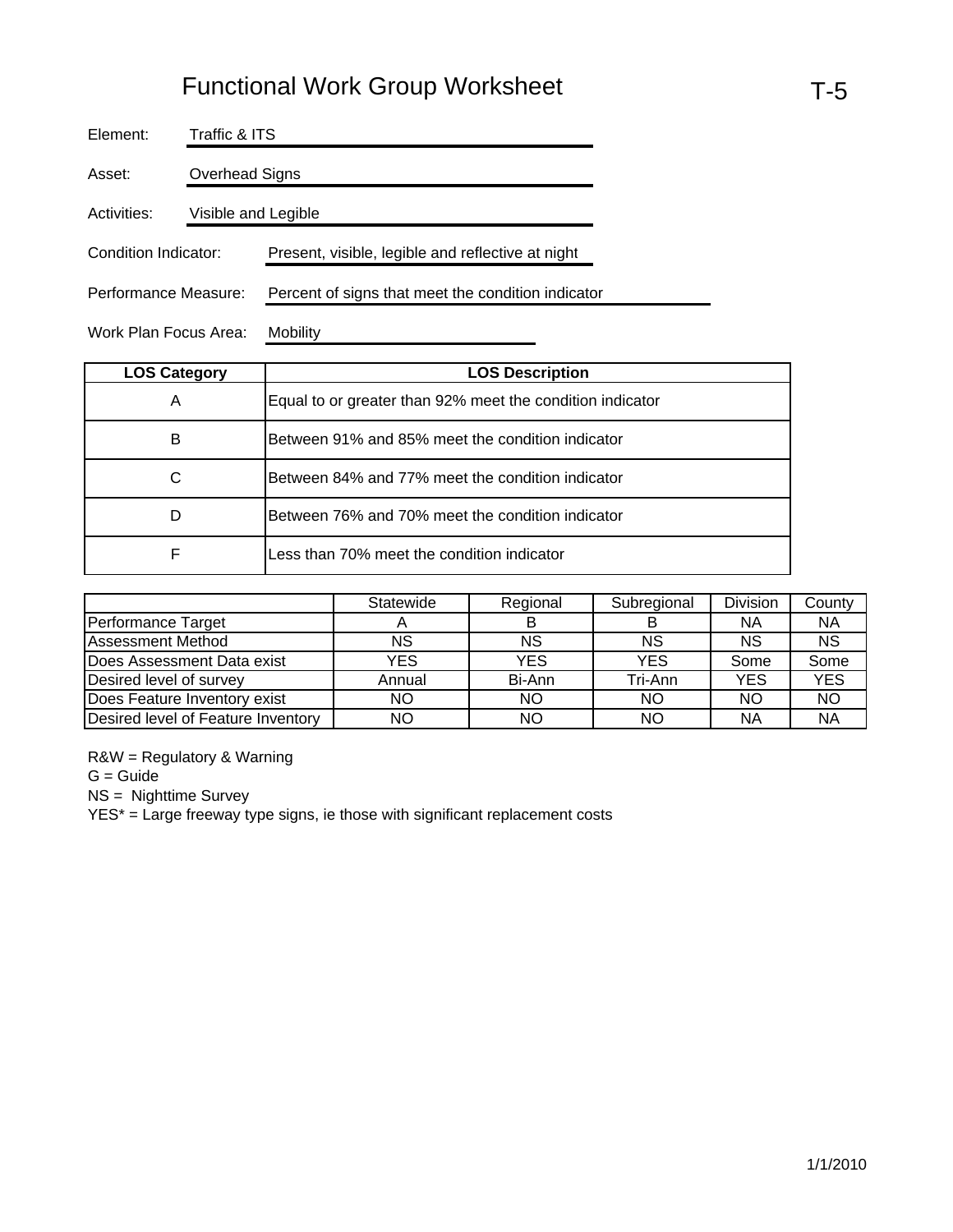| Element:                                                                         | Traffic & ITS          |                                            |  |  |  |  |  |
|----------------------------------------------------------------------------------|------------------------|--------------------------------------------|--|--|--|--|--|
| Asset:                                                                           | Traffic Signal Systems |                                            |  |  |  |  |  |
| Activities:                                                                      |                        | Signal System Operations                   |  |  |  |  |  |
| Condition Indicator:<br>Timing Plans & Event Schedules Evaluated Every 18 months |                        |                                            |  |  |  |  |  |
| Performance Measure:                                                             |                        | % of signals that meet condition indicator |  |  |  |  |  |
| Work Plan Focus Area:                                                            |                        | Mobility                                   |  |  |  |  |  |

| <b>LOS Category</b> | <b>LOS Description</b>                                |
|---------------------|-------------------------------------------------------|
| А                   | Equal to or greater than 90% meet condition indicator |
| в                   | Between 80% and 89% meet condition indicator          |
|                     | Between 70% and 79% meet condition indicator          |
|                     | Between 60% and 69% meet condition indicator          |
| F                   | Less than 60% meets condition indicator               |

|                                    | Statewide |            | Regional   Subregional Division |            | County     |
|------------------------------------|-----------|------------|---------------------------------|------------|------------|
| Performance Target                 |           |            |                                 | ΝA         | <b>NA</b>  |
| <b>Assessment Method</b>           | Sys Logs  | Sys Logs   | Sys Logs                        | Sys Logs   | Sys Logs   |
| Does Assessment Data exist         | YES.      | YES        | <b>YES</b>                      | <b>YES</b> | <b>YES</b> |
| Desired level of survey            | Annual    | Annual     | Annual                          | Annual     | <b>NO</b>  |
| Does Feature Inventory exist       | YES       | <b>YES</b> | <b>YES</b>                      | YES        | <b>YES</b> |
| Desired level of Feature Inventory | YES       | YES        | YES                             | YES        | <b>YES</b> |

Notes:

State owned and maintained only.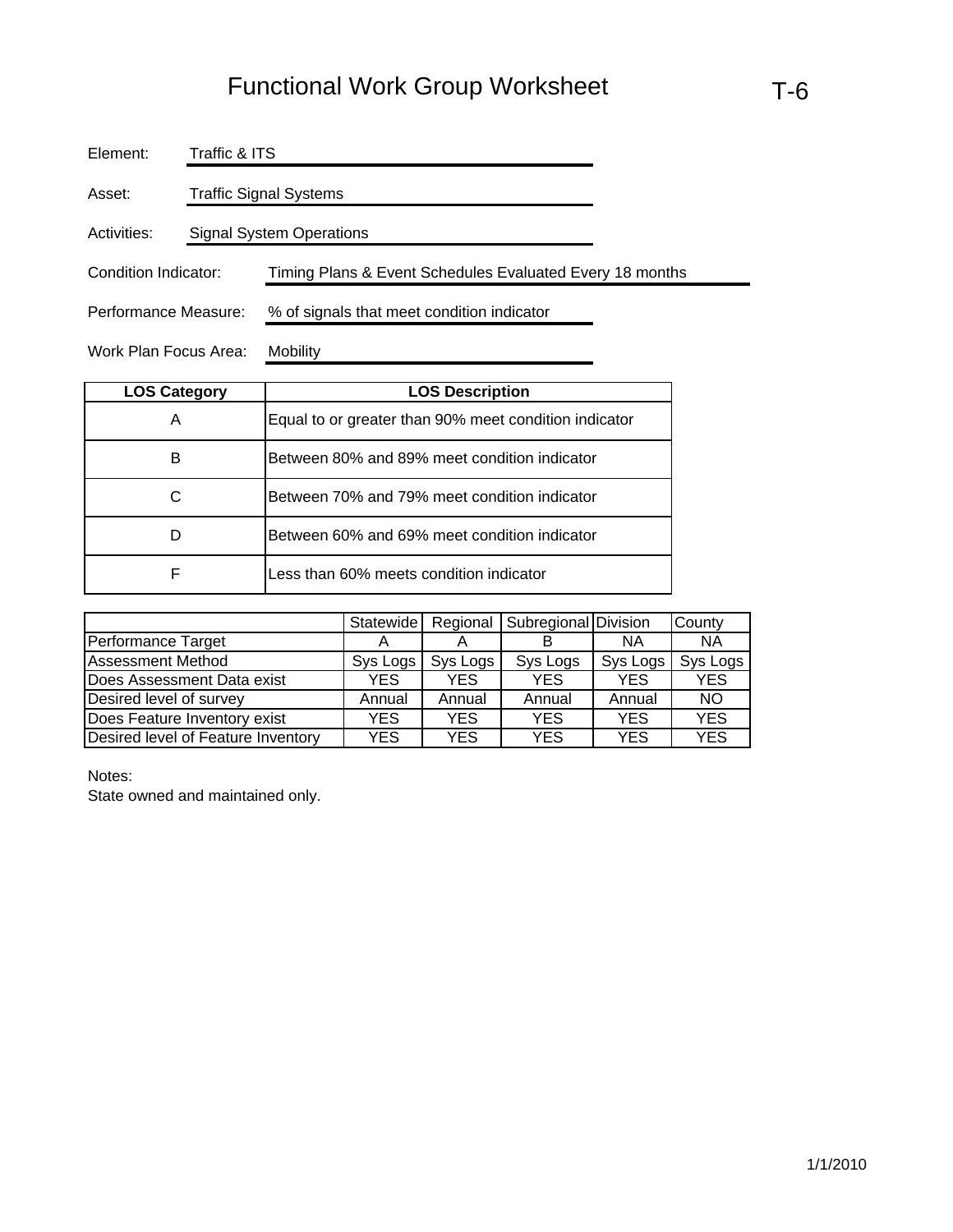| Element:             | Traffic & ITS   |                                                                           |
|----------------------|-----------------|---------------------------------------------------------------------------|
| Asset:               | Traffic Signals |                                                                           |
| Activities:          |                 | Signal Routine Maintenance                                                |
| Condition Indicator: |                 | Repair Loops, Perform Preventative Maintenance, Certify Conflict Monitors |
| Performance Measure: |                 | Composite Score - See Next Page T-6.1                                     |

Work Plan Focus Area: Mobility

| <b>LOS Category</b> | <b>LOS Description</b>                                |
|---------------------|-------------------------------------------------------|
| Α                   | Equal to or greater than 90% meet condition indicator |
| в                   | Between 80% and 89% meet condition indicator          |
|                     | Between 70% and 79% meet condition indicator          |
|                     | Between 60% and 69% meet condition indicator          |
| F                   | Less than 60% meets condition indicator               |

|                                    | Statewide |            | Regional   Subregional Division |            | County     |
|------------------------------------|-----------|------------|---------------------------------|------------|------------|
| Performance Target                 |           |            |                                 | <b>NA</b>  | ΝA         |
| <b>Assessment Method</b>           | SI & Logs | SI & Logs  | SI & Logs                       | SI & Logs  | SI & Logs  |
| Does Assessment Data exist         | YES.      | <b>YES</b> | <b>YES</b>                      | <b>YES</b> | <b>YES</b> |
| Desired level of survey            | Annual    | Annual     | Annual                          | Annual     | Annual     |
| Does Feature Inventory exist       | YES.      | <b>YES</b> | <b>YES</b>                      | <b>YES</b> | <b>YES</b> |
| Desired level of Feature Inventory | YES.      | YES        | YES                             | YES        | <b>YES</b> |

SI = Signal Inventory Program Logs = System Logs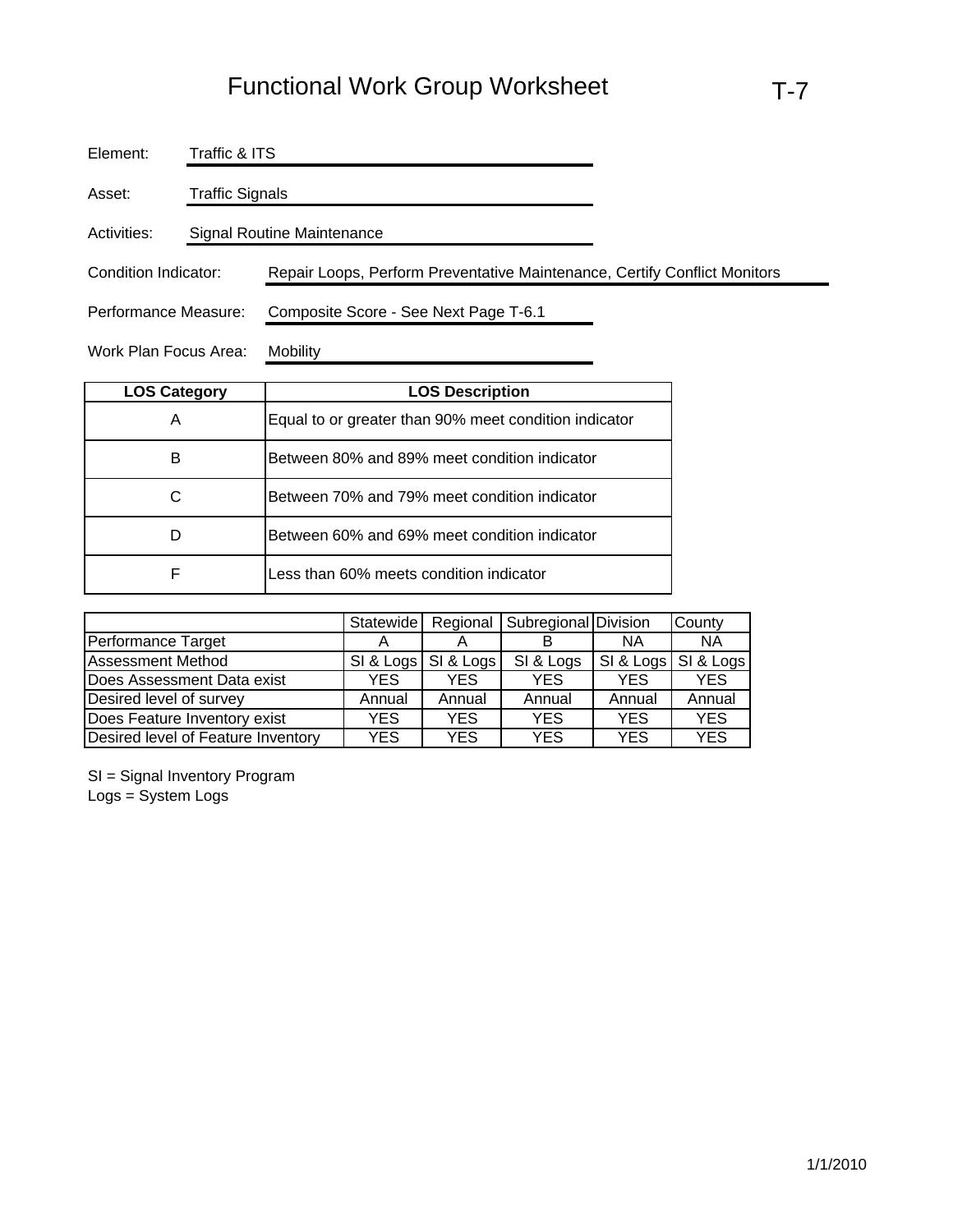#### *Example Div Y Statewide Tier*

| Weight Item |                                                   | Goal            | Total | lActual | <b>Weight Points</b> |     |
|-------------|---------------------------------------------------|-----------------|-------|---------|----------------------|-----|
| 25          | Repair Bad Loops                                  | 15 davs         | 225   | 192     | 0.25                 | ົາ  |
| 25          | IPerform Preventative Maintenance IEvery 6 months |                 | 852   | 600     | 0.25                 | 18  |
| 50          | <b>Certify Conflict Monitors</b>                  | Every 12 months | 426   | 411     | 0.5                  | 48  |
|             |                                                   |                 |       |         | - - -                | $-$ |

**Total 87**<br>**LOS C** 

Total = Total  $#$  of Items Performed Actual = # of Items Performed that Met Goal

Points = Actual/Total \* Weight \* 100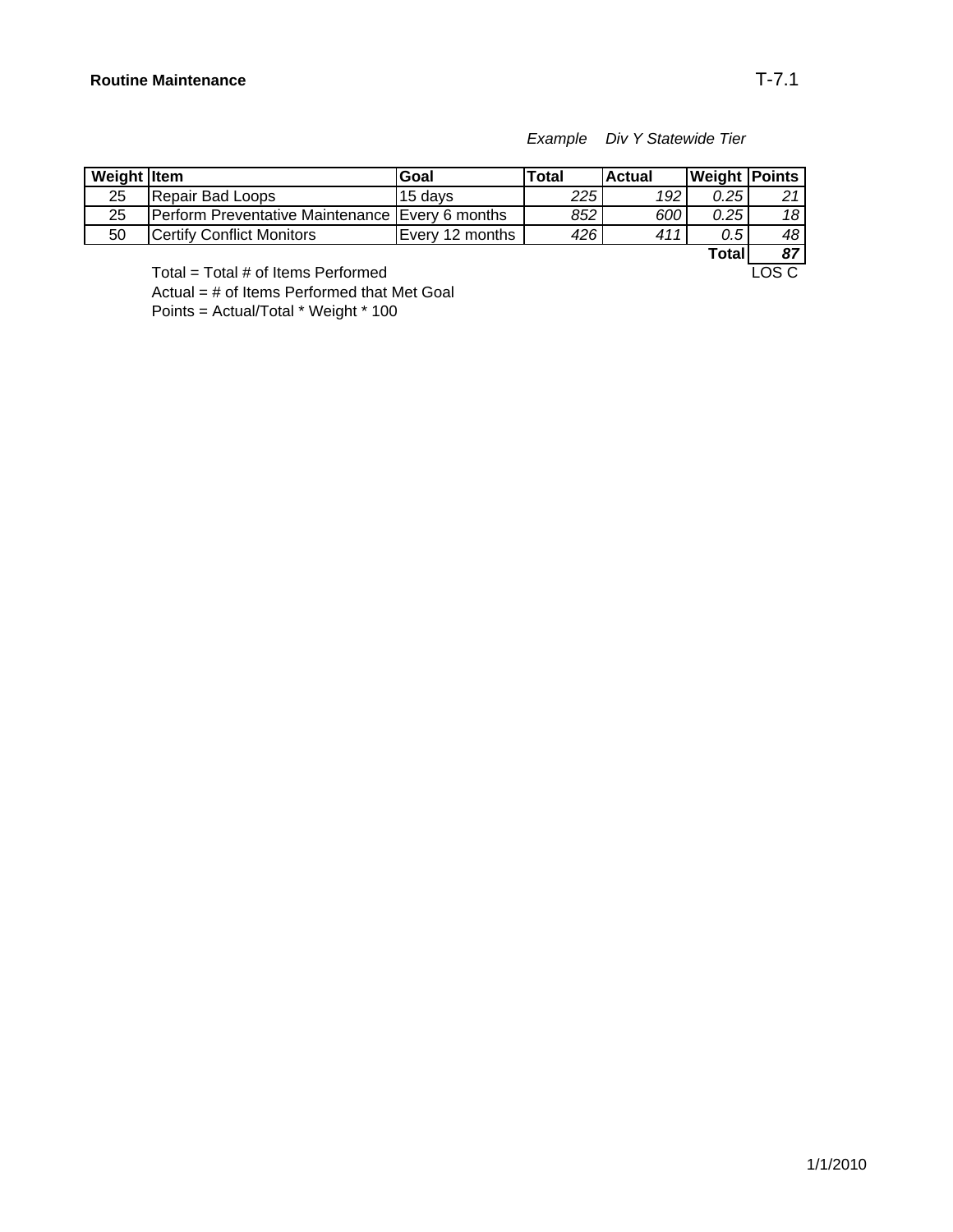| Element:              | Traffic & ITS          |                                                       |  |  |  |  |  |
|-----------------------|------------------------|-------------------------------------------------------|--|--|--|--|--|
| Asset:                | <b>Traffic Signals</b> |                                                       |  |  |  |  |  |
| Activities:           | Trouble Call Response  |                                                       |  |  |  |  |  |
| Condition Indicator:  |                        | Respond to Trouble Calls and Replace Missing Displays |  |  |  |  |  |
| Performance Measure:  |                        | Composite Score - See Next Page T-7.1                 |  |  |  |  |  |
| Work Plan Focus Area: |                        | <b>Mobility</b>                                       |  |  |  |  |  |

| <b>LOS Category</b> | <b>LOS Description</b>                                |  |  |  |  |
|---------------------|-------------------------------------------------------|--|--|--|--|
| Α                   | Equal to or greater than 90% meet condition indicator |  |  |  |  |
| в                   | Between 80% and 89% meet condition indicator          |  |  |  |  |
|                     | Between 70% and 79% meet condition indicator          |  |  |  |  |
|                     | Between 60% and 69% meet condition indicator          |  |  |  |  |
| F                   | Less than 60% meets condition indicator               |  |  |  |  |

|                                    | Statewide | Regional   | Subregional Division |            | County     |
|------------------------------------|-----------|------------|----------------------|------------|------------|
| Performance Target                 |           |            |                      | ΝA         | <b>NA</b>  |
| <b>Assessment Method</b>           | SI & Logs | SI & Logs  | SI & Logs            | SI & Logs  | SI & Logs  |
| Does Assessment Data exist         | YES.      | YES.       | <b>YES</b>           | YES.       | <b>YES</b> |
| Desired level of survey            | Annual    | Annual     | Annual               | Annual     | Annual     |
| Does Feature Inventory exist       | YES.      | <b>YES</b> | <b>YES</b>           | <b>YES</b> | <b>YES</b> |
| Desired level of Feature Inventory | YES.      | <b>YES</b> | YES                  | YES        | <b>YES</b> |

SI = Signal Inventory Program Logs = System Logs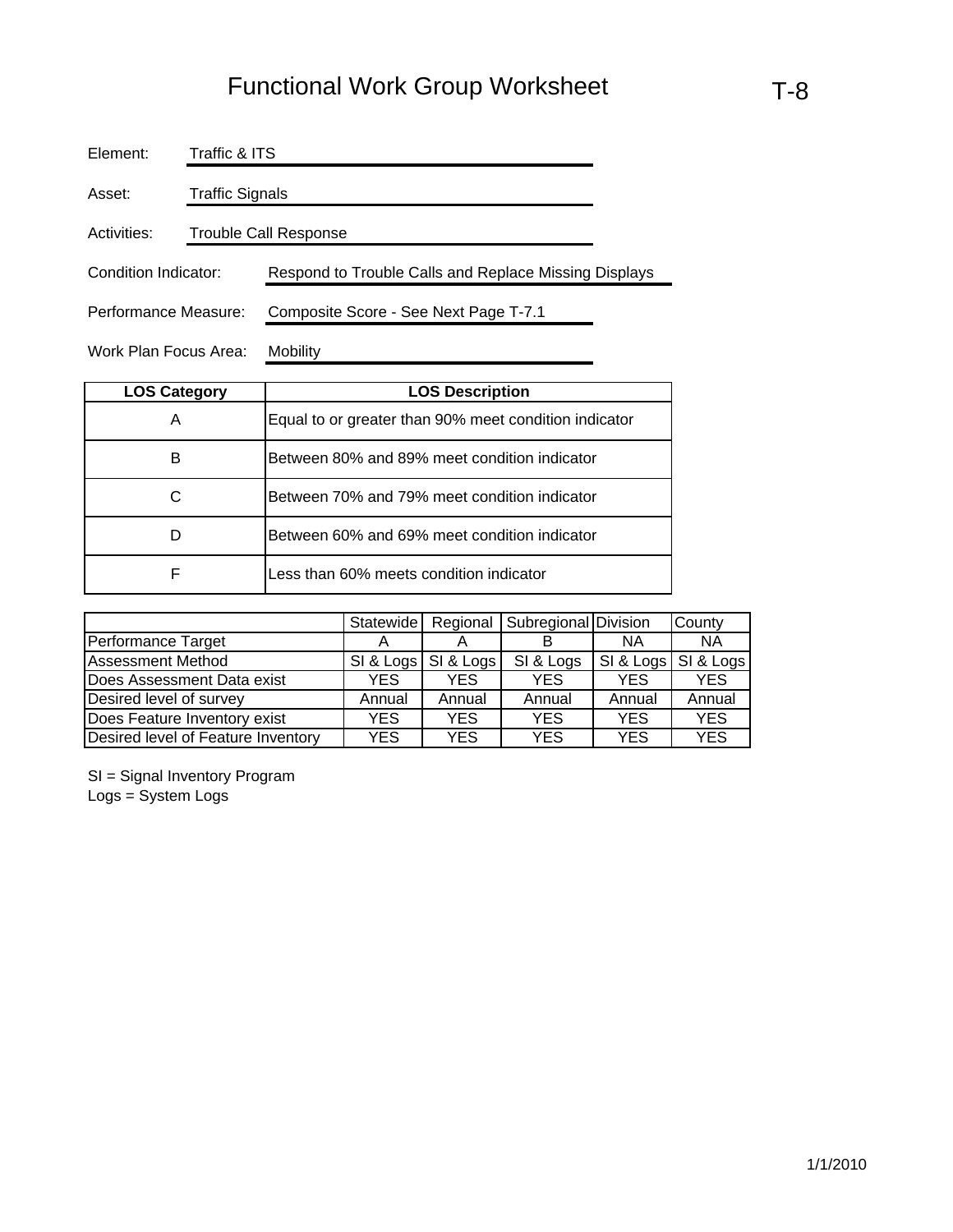|             |                                        | Example: Div X, Statewide Tier |       |     |                      |                 |
|-------------|----------------------------------------|--------------------------------|-------|-----|----------------------|-----------------|
| Weight Item |                                        | lGoal                          | Total |     | Actual Weight Points |                 |
| 75          | Respond to Trouble Calls               | 4 hours                        | 290   | 282 | 0.4 I                | 39 <sup>1</sup> |
| 25          | Replace Missing Signal or Ped Displays | 24 hours                       | 280   | 210 | 0.1                  | 8 <sup>1</sup>  |
|             |                                        |                                |       |     | Total                | 46              |

\*If no knockdowns - just pro-rate other 2 Items LOS F Divisions to track this for now.

Total = Total # of Items Performed Actual = # of Items Performed that Met Goal Points = Actual/Total \* Weight \* 100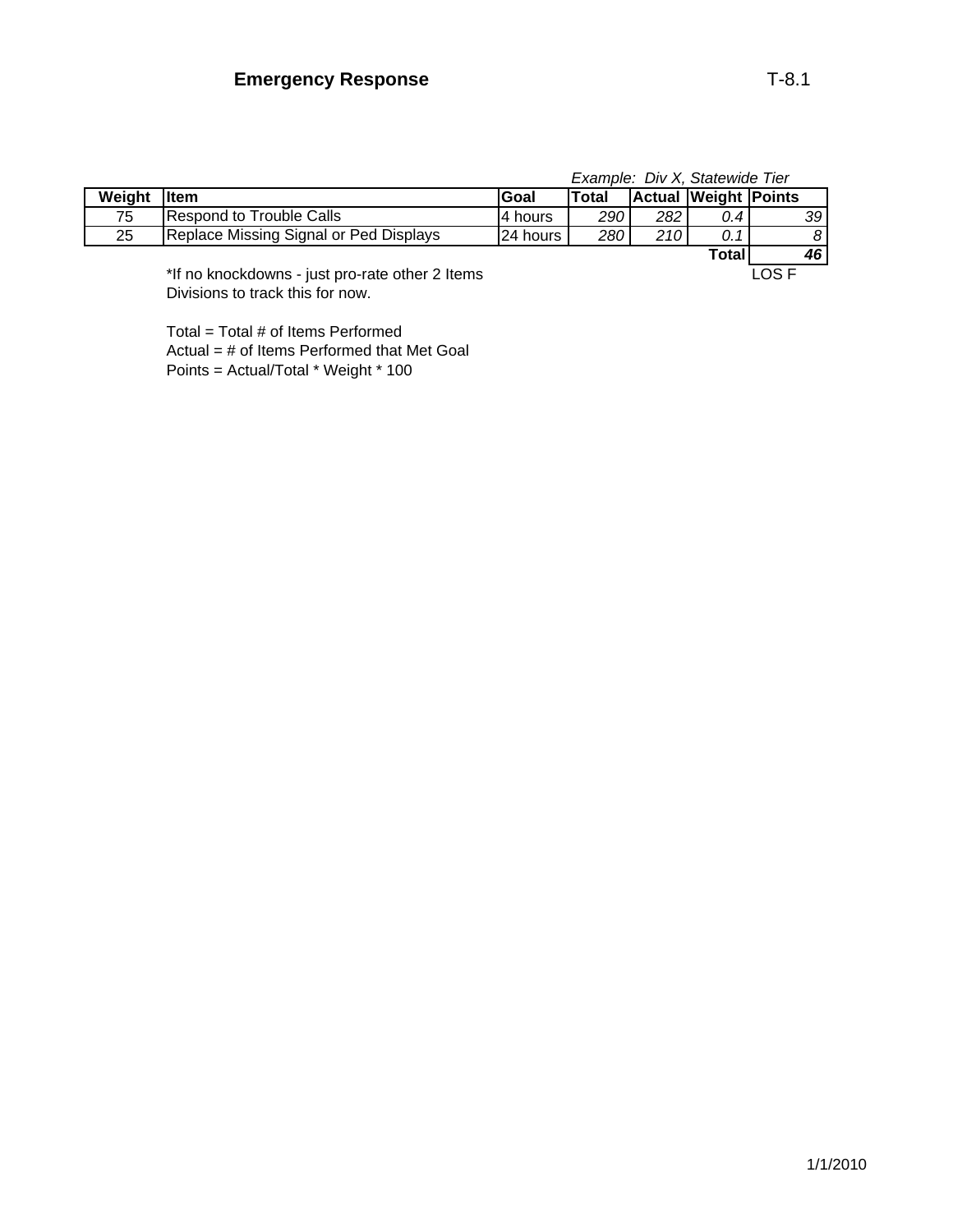| Element:              | Traffic & ITS         |                                                    |  |  |  |  |  |
|-----------------------|-----------------------|----------------------------------------------------|--|--|--|--|--|
| Asset:                | Dynamic Message Signs |                                                    |  |  |  |  |  |
| Activities:           | Traveler Info         |                                                    |  |  |  |  |  |
| Condition Indicator:  |                       | Operational and preventative maintenance performed |  |  |  |  |  |
| Performance Measure   |                       | Composite Score - See Next Page T-12.1             |  |  |  |  |  |
| Work Plan Focus Area: |                       | Mobility                                           |  |  |  |  |  |

| <b>LOS Category</b> | <b>LOS Description</b>                                |  |  |  |  |
|---------------------|-------------------------------------------------------|--|--|--|--|
| A                   | Equal to or greater than 95% meet condition indicator |  |  |  |  |
| в                   | Between 90% and 94% meet condition indicator          |  |  |  |  |
| C                   | Between 80% and 89% meet condition indicator          |  |  |  |  |
|                     | Between 75% and 79% meet condition indicator          |  |  |  |  |
| F                   | Less than 75% meets condition indicator               |  |  |  |  |

|                                    | Statewide Regional |           | Subregional Division |        | County    |
|------------------------------------|--------------------|-----------|----------------------|--------|-----------|
| Performance Target                 | в                  | <b>NA</b> | <b>NA</b>            |        |           |
| <b>Assessment Method</b>           | Logs               | <b>NA</b> | ΝA                   |        | <b>NA</b> |
| Does Assessment Data exist         | NO.                | <b>NA</b> | <b>NA</b>            | NO.    | <b>NA</b> |
| Desired level of survey            | Annual             | <b>NA</b> | ΝA                   | Annual | <b>NA</b> |
| Does Feature Inventory exist       | YES                | <b>NA</b> | <b>NA</b>            | YES    | <b>NA</b> |
| Desired level of Feature Inventory | YES                | NA        | <b>NA</b>            | YES    | <b>NA</b> |